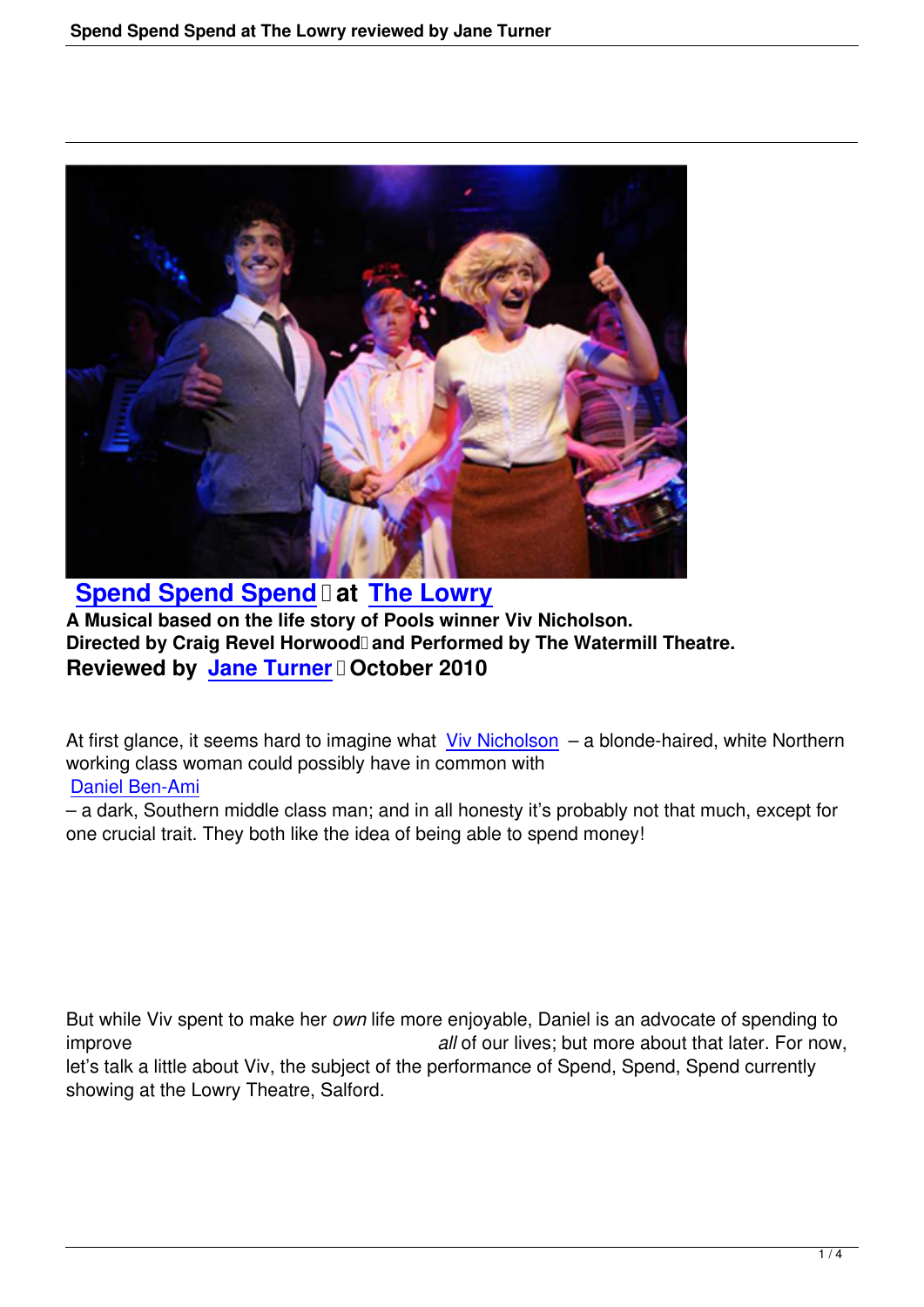Taking heed from a pair of big spenders, instead of staying at home, turning out the lights and knitting my own socks by candlelight, in order to save a "few bob" at a time of caution and crisis, I hit the town to take in this new musical, hailed as a "triumph" in the press. And a triumph it is!

## **Background**

"Spend Spend Spend" tells the story of Viv Nicholson, a miners daughter, scraping an existence in Castleford, until one day in 1961 she "hit the jackpot" on the football pools winning the equivalent of approximately £5million today. Some of you may not have heard of her, or be aware that the Football Pools was the popular weekly gambling fix that preceded the National Lottery, but Viv's face and story was splashed all over the tabloids for years as she went on one enormous spending spree, revelling in every "kerching" – an anti-consumerists worst nightmare!

She was catapulted from a life of grinding hardship and obscurity as a working class factory worker with a large family to fame and fortune and a short life in the fast lane inebriated and immersed in the luxury of fun, fashion and fast cars. She became an instant media hit when she famously responded to a journalists question about "what she was going to do next" with her off-the-cuff response of "spend, spend, spend" and which came to be the maxim by which she lived the rest of her life.

Prior to her "big win", she was a cog-in-a-wheel in a factory and her husband worked long dark hours down the pit. Between them they earned a pittance of around £14 a week, and despite their hard but regular employment, still struggled to feed four children. She says she often went without decent food and was "probably half-starved" and that household bills were regularly unpaid. On the night she won the pools, she had been fed up and "desperate for a treat" and had borrowed the money from her mum to pay for the coupon.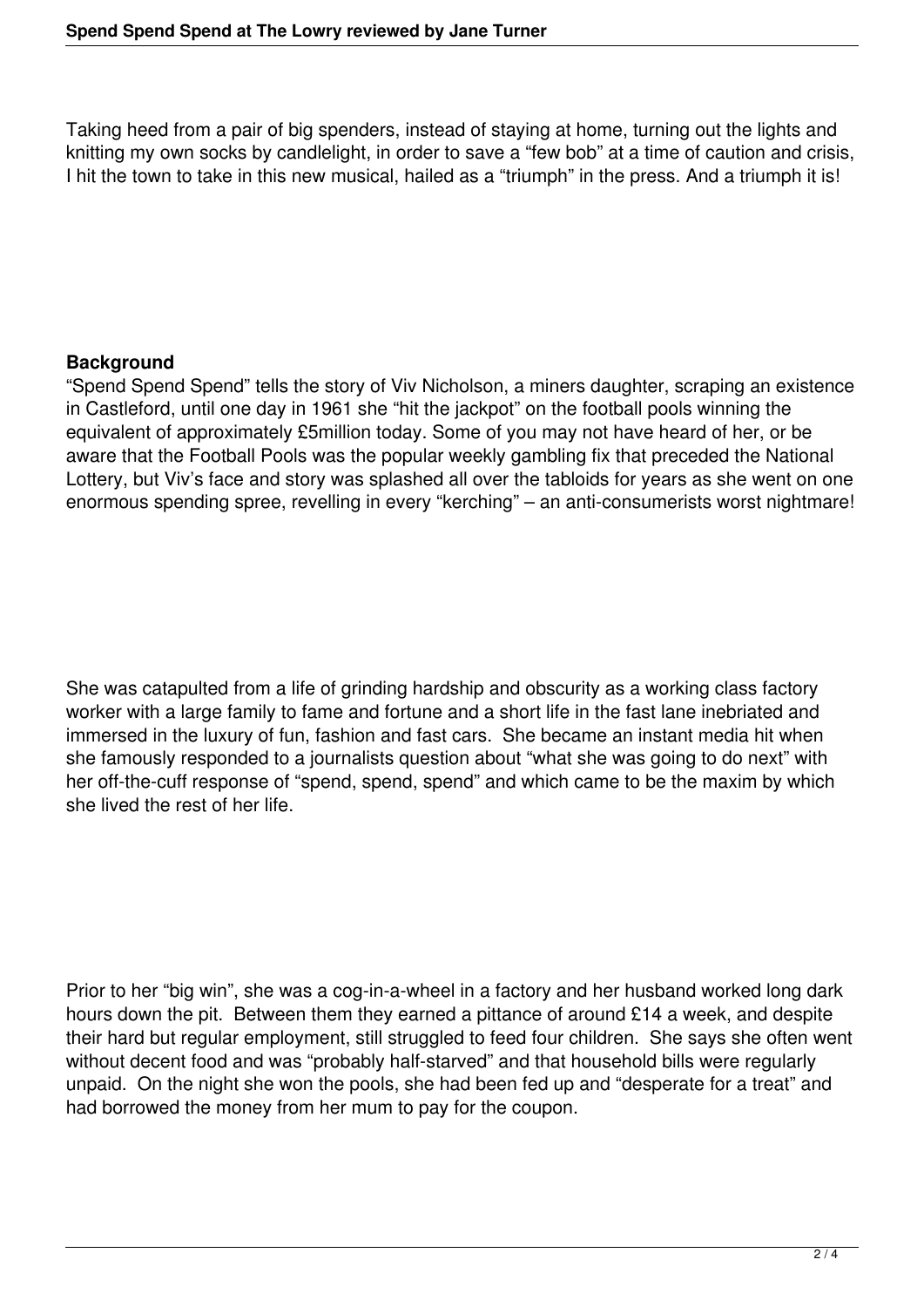